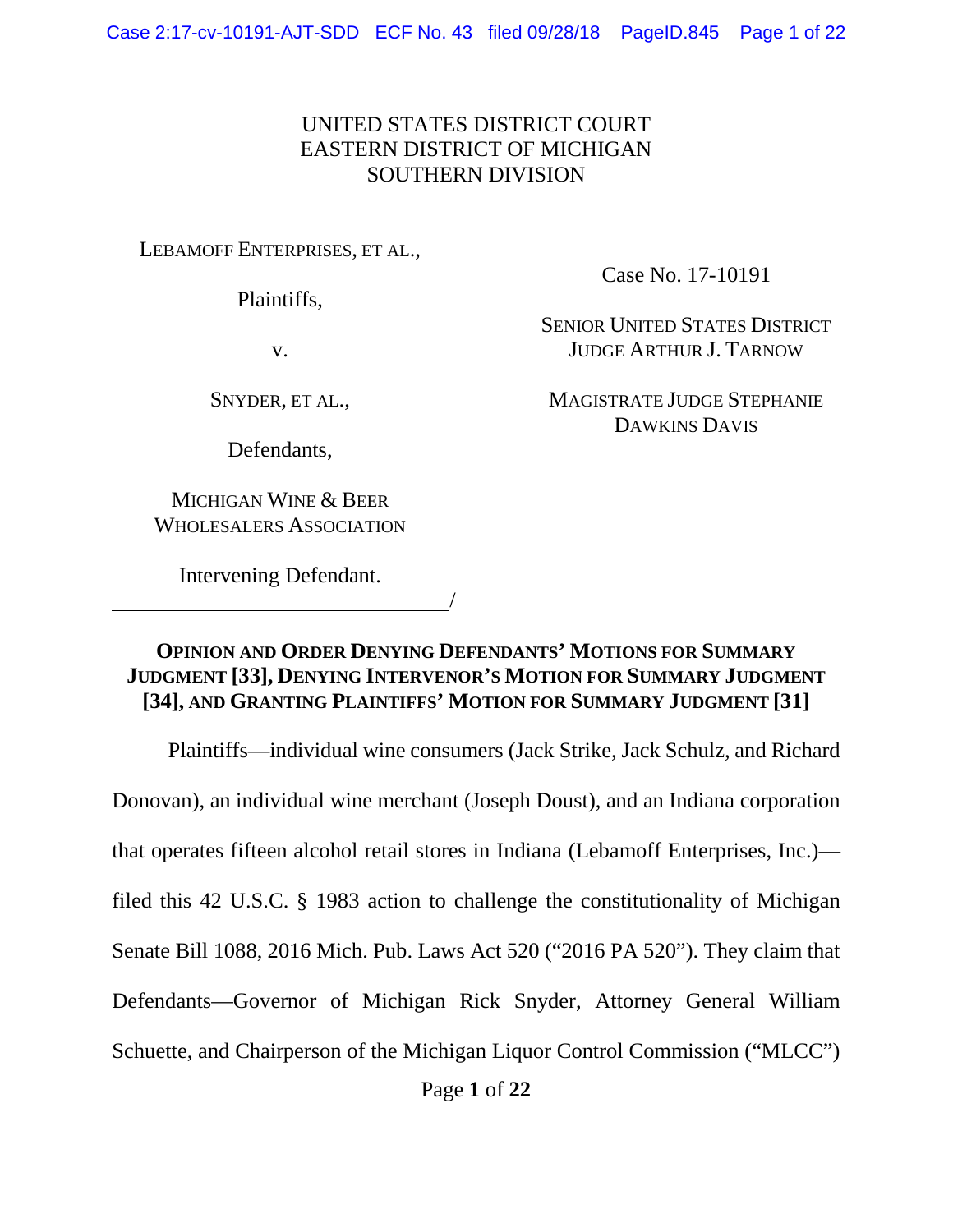Andrew J. Deloney—have violated their rights under the Commerce Clause and the Article IV Privileges and Immunities Clause of the United States Constitution.

Plaintiffs ask the Court to declare 2016 PA 520 unconstitutional to the extent that it amends M.C.L § 436.1203 to prohibit non-Michigan wine retailers from 1) selling and distributing wine directly to Michigan consumers, and 2) obtaining licenses and engaging in their occupations in Michigan. They seek an injunction prohibiting Defendants from enforcing 2016 PA 520 and requiring them to allow out-of-state wine retailers to distribute wine directly to consumers in Michigan.

## **FACTUAL BACKGROUND**

The laws governing wine retailing in Michigan were amended by 2016 PA 520 on March 29, 2017. The old laws allowed licensed Michigan retailers, and retailers from other states with similar licenses, to ship wine to Michigan consumers only by using their own employees and not by using a third party-delivery service. M.C.L.A. 436.1203, *effective* from March 25, 2014 to March 28, 2017. The new laws permit certain Michigan wine retailers to sell, ship, and deliver alcoholic beverages directly to Michigan customers by using a licensed third party carrier, but they prohibit out-of-state retailers from shipping to Michigan customers by any means. M.C.L.A. 436.1203. The law thus expanded the shipping rights of Michigan retailers while eliminating the shipping rights of out-of-state retailers.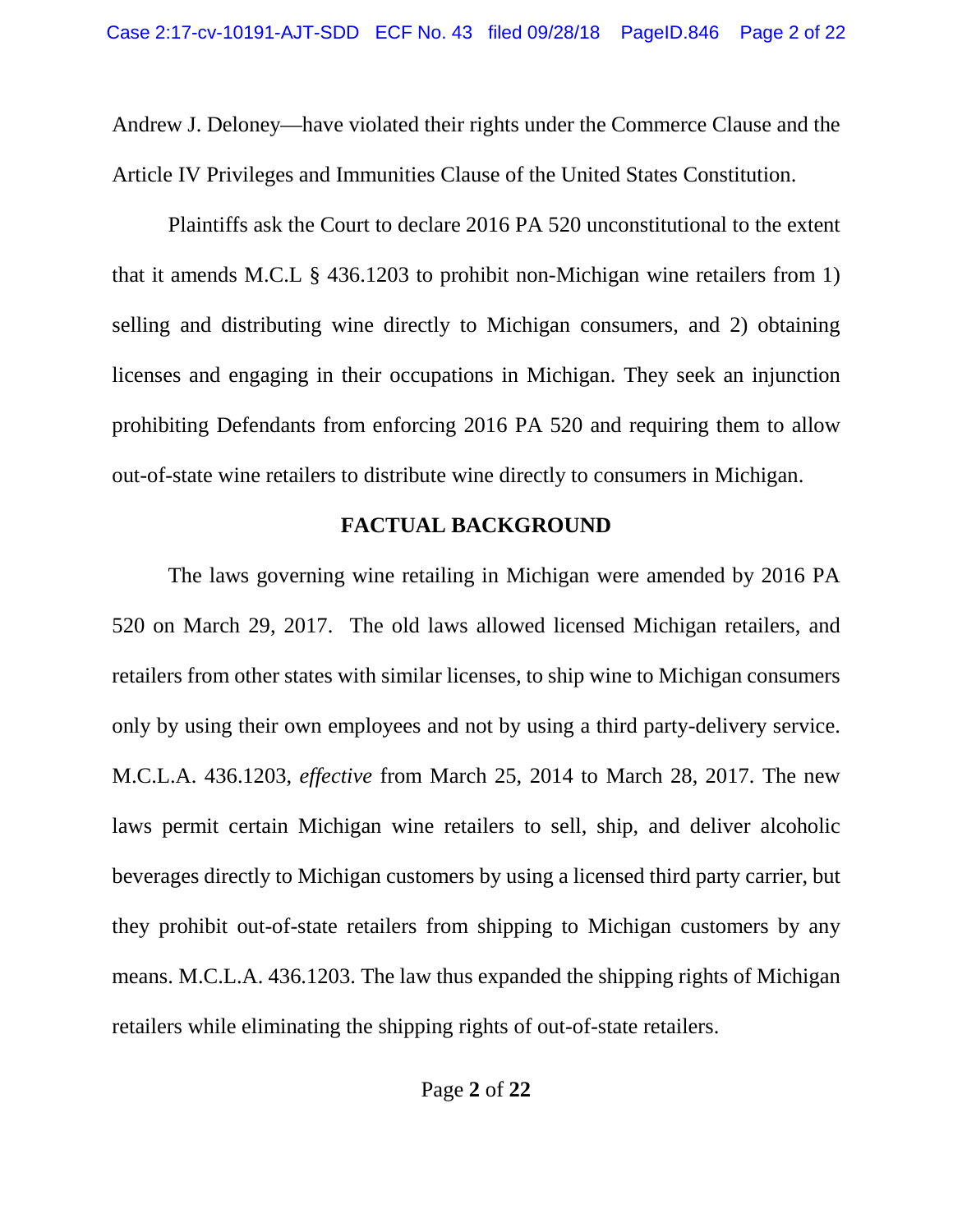The MLCC, by way of the Michigan Liquor Control Code, controls and regulates the sale and importation of alcohol through a three-tier distribution system of suppliers, wholesalers, and retailers. Licensed suppliers sell beer, wine, and mixed spirits to licensed wholesalers, who in turn sell these products to licensed retailers. Licensed retailers may only purchase wine from licensed Michigan wholesalers. Licensed retailers then sell alcohol to consumers. The MLCC exercises its powers over the three tiers of distribution to regulate the behavior of market participants. For instance, retailers are forbidden to negotiate volume discounts with wholesalers or purchases on credit. Mich. Comp. L. § 436.1609a(5); Mich. Admin. Code, R, 436.1625(5), 436.1726(4). Michigan also requires wholesalers to "post-and-hold" prices to police against industry favoritism or covert volume discounts. Mich. Admin. Code, R. 436.1726.

## **PLAINTIFFS' LAWSUIT**

Plaintiffs challenge the new version of M.C.L. § 436.1203(2), as enacted on January 5, 2017. The law permits retailers who obtain specially designated merchant ("SDM") licenses to deliver wine to Michigan consumers using a common carrier, their own vehicle, or a third-party facilitator. M.C.L. §§ 436.1203(3), (12), and (15). These provisions do not apply to Lebamoff Enterprises, Inc., however, because as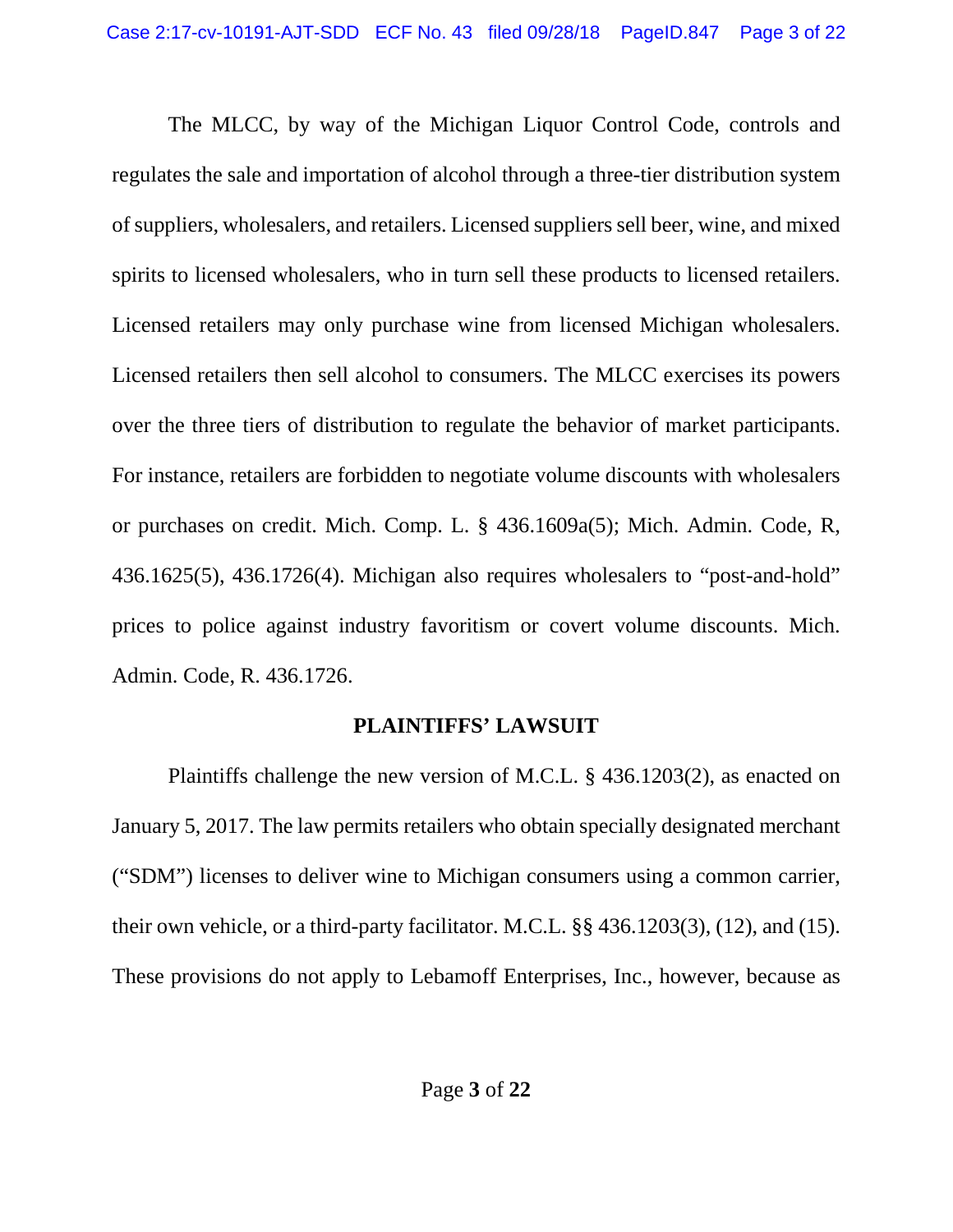an "outstate seller of wine," it is ineligible to become "licensed as a specially designated merchant." M.C.L. § 436.1607(1).

Plaintiff Lebamoff Enterprises, Inc. ("Lebamoff") operates fifteen retail wine and liquor stores—called Cap n' Cork—in the Fort Wayne, Indiana area. Many of Lebamoff's customers live in cities in southwest Michigan and have requested that Lebamoff ship wine to them. (Pls.' Ex. 2 at  $\P$  2). Lebamoff is unable to do so however, despite being fully equipped to ship and deliver wine. (*Id*. at ¶ 6). Plaintiff Joseph Doust is a wine merchant and one of the co-owners of Lebamoff Enterprises. Plaintiffs Richard Donovan, Jack Strike, and Jack Schulz are Michigan wine consumers who wish to be able to order wine from out-of-state retailers. They prefer to order wine on the internet, and they allege that many of their desired vintages are not available in the Michigan market. (Pls. Ex. 5, 6, & 7).

## **PROCEDURAL HISTORY**

Plaintiffs filed a Complaint [1] on January 20, 2017 and an Amended Complaint [5] on February 6, 2017.

On March 17, 2017, the Michigan Beer & Wine Wholesalers Association moved, unopposed, to intervene as a defendant. The Court entered an Order permitting intervention [13] on April 6, 2017.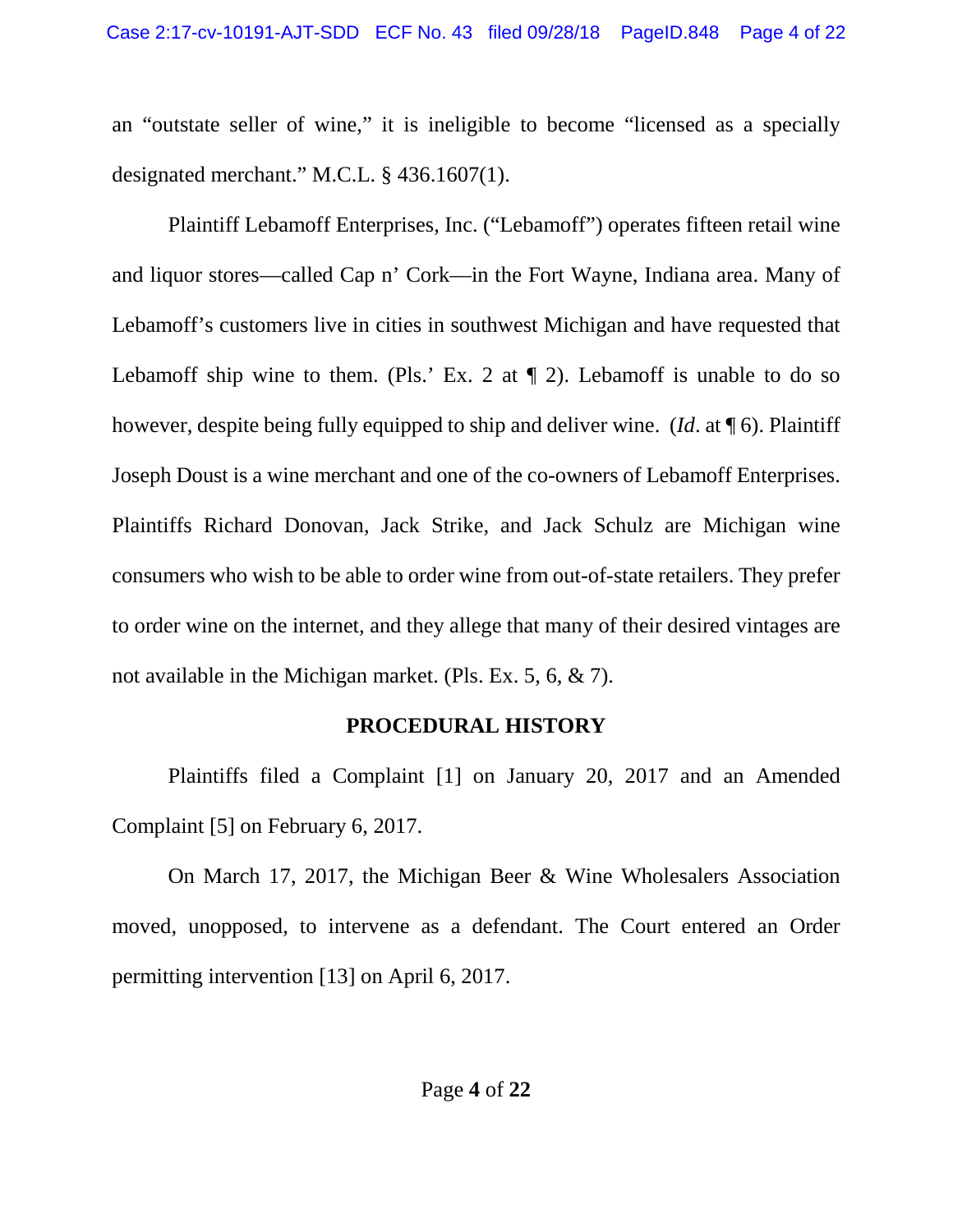Plaintiffs filed a Motion for Summary Judgment [31] on February 28, 2018. Intervenors and the original Defendants filed Motions for Summary Judgment [33, 34] on April 2, 2018. The motions have been fully briefed, and a hearing was held before the Court on September 6, 2018.

### **LEGAL STANDARD**

Summary judgment is appropriate "if the pleadings, depositions, answers to interrogatories, and admissions on file, together with the affidavits, if any, show that there is no genuine issue as to any material fact and that the moving party is entitled to a judgment as a matter of law." Fed. R. Civ. P. 56(c). Defendants bear the burden of establishing that there are no genuine issues of material fact, which may be accomplished by demonstrating that Plaintiffs lack evidence to support an essential element of their case. *Celotex Corp. v. Catrett*, 477 U.S. 317, 322 (1986). Plaintiffs cannot rest on the pleadings and must show more than "some metaphysical doubt as to the material facts." *Matsushita Elec. Indus. Co., Ltd*., 475 U.S. at 586-87. Plaintiffs must "go beyond the pleadings and by . . . affidavits, or by the 'depositions, answers to interrogatories, and admissions on file,' designate 'specific facts showing that there is a genuine issue for trial.'" *Celotex Corp*., 477 U.S. at 324 (quoting Fed. R. Civ. P. 56(e)); *see also United States v. WRW Corp.*, 986 F.2d 138, 143 (6th Cir. 1993).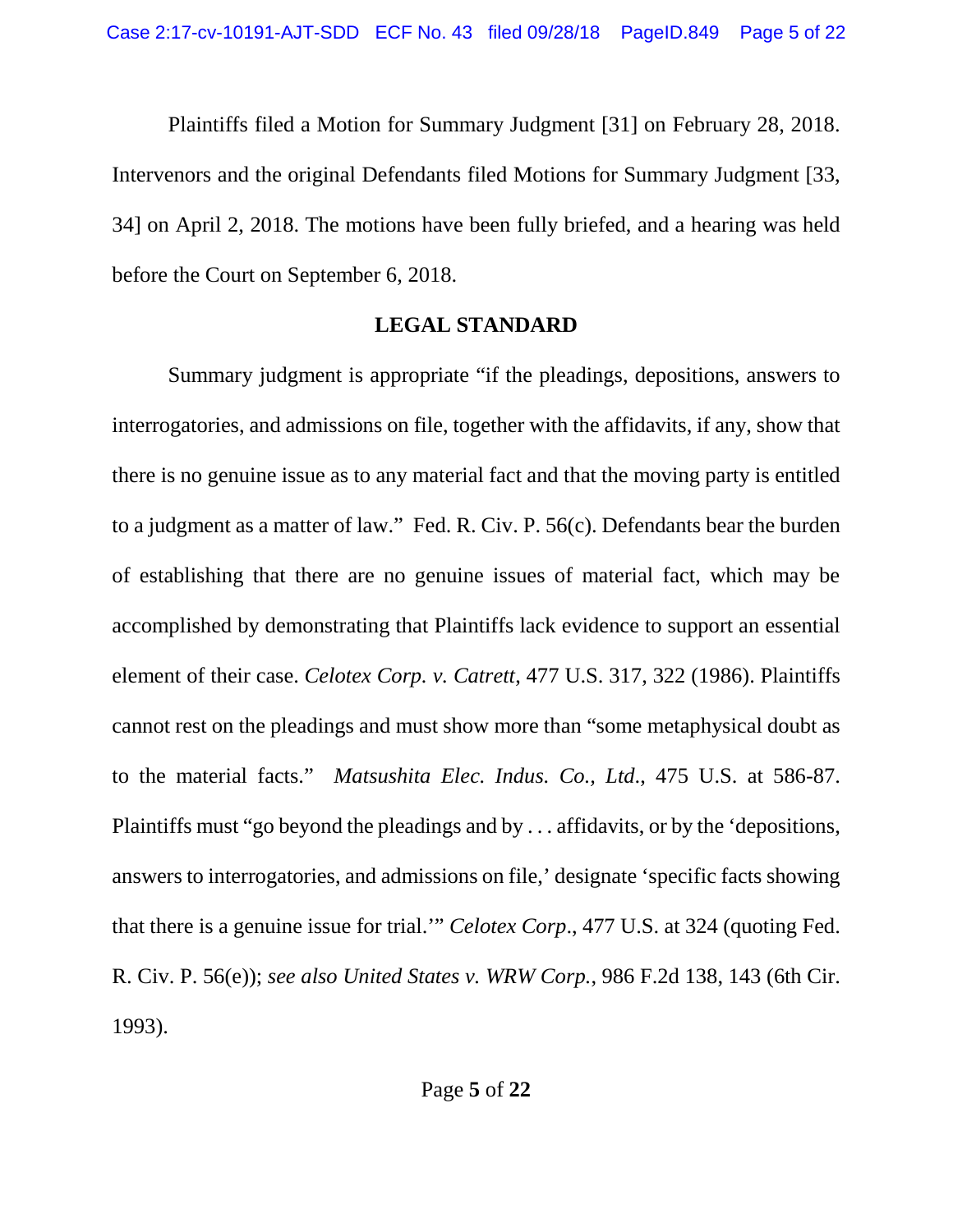### **ANALYSIS**

#### **A.**

The Commerce Clause gives Congress the power "[t]o regulate Commerce with foreign Nations, and among the several States." U.S. Const., art. I, § 8, cl. 3. The United States Supreme Court has "interpreted the Commerce Clause to invalidate local laws that impose commercial barriers or discriminate against an article of commerce by reason of its origin or destination out of state." *C & A Carbone, Inc., v. Town of Clarkstown*, N.Y., 511 U.S. 383, 390 (1994). Relatedly, the Commerce Clause "encompasses an implicit or 'dormant' limitation on the authority of the States to enact legislation affecting interstate commerce." *Healy v. The Beer Institute, Inc*., 491 U.S. 324, 326 n.1 (1989). The dormant Commerce Clause prevents states from "unjustifiably [] discriminat[ing] against or burden[ing] the interstate flow of articles of commerce." *Or. Waste Systems, Inc. v. Dep't of Env't Quality of Or.*, 511 U.S. 93, 98 (1994).

The dormant Commerce Clause inquiry is two-fold. First, the Court must determine whether the statute at issue "directly regulates or discriminates against interstate commerce, or [whether] its effect is to favor in-state economic interests over out-of-state interests." *Dep't of Revenue of Ky. v. Davis*, 553 U.S. 328, 338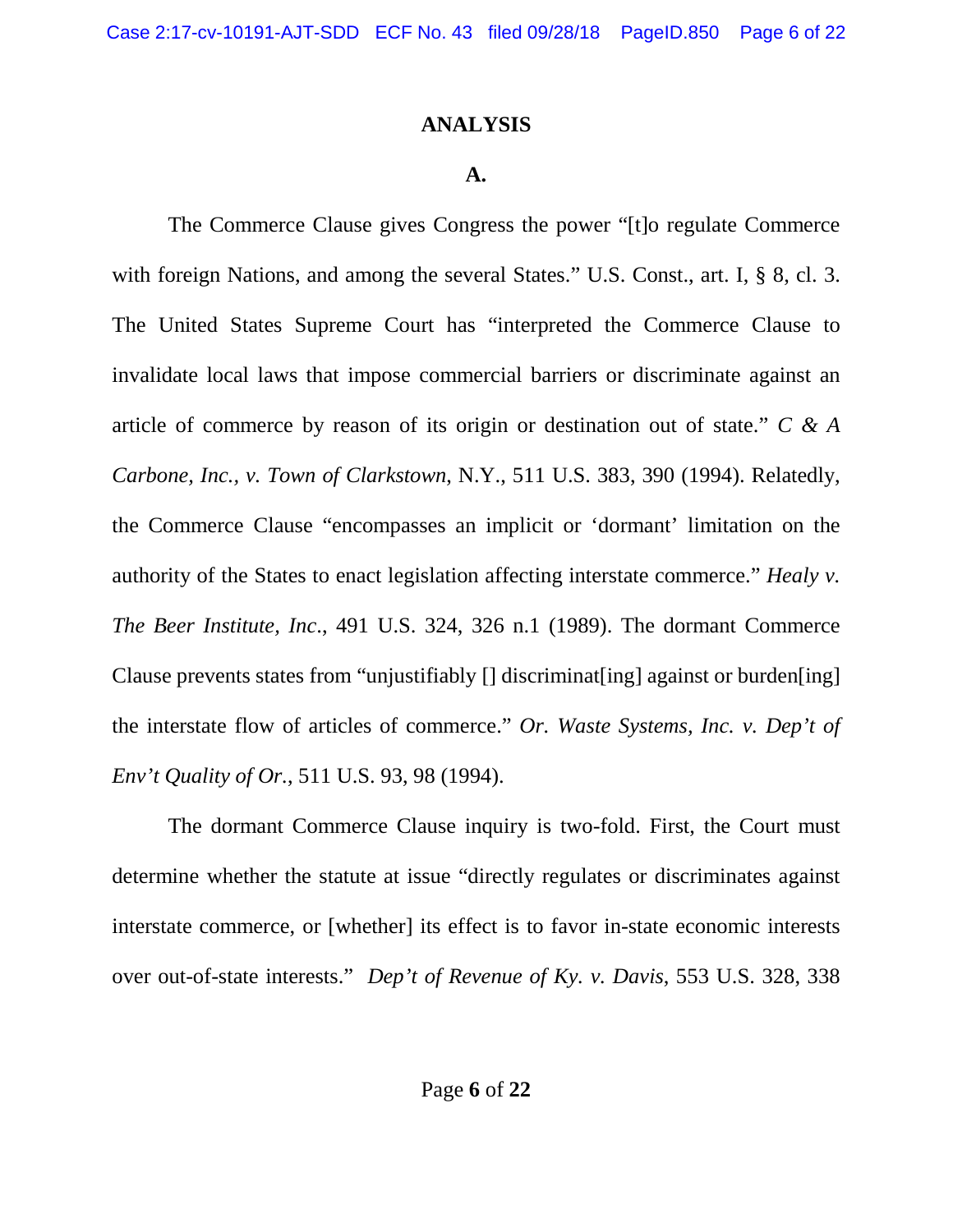(2008); *Int'l Dairy Foods Ass'n v. Boggs*, 622 F.3d 628, 644 (6th Cir. 2010). Plaintiffs bear the burden of showing that Michigan's law is discriminatory. *Id*.

If Plaintiffs prove that the law discriminates against interstate commerce, the law "will survive only if it advances a legitimate local purpose that cannot be adequately served by reasonable alternatives." *Dep't of Revenue of Ky.,* 553 U.S at 338; s*ee also Or. Waste Systems*, 511 U.S. at 100. If the defendant fails to meet its burden at this stage of the inquiry, the law is upheld "unless the burden it imposes upon interstate commerce is clearly excessive in relation to the putative local benefits." *Int'l Dairy Foods Ass'n*, 622 F.3d at 644 (citations and quotation marks omitted); *see also Tenn. Scrap [Recyclers](https://advance.lexis.com/api/document/collection/cases/id/4VKX-4V20-TXFX-82HW-00000-00?page=449&reporter=1107&cite=556%20F.3d%20442&context=1000516) Ass'n v. Bredesen*, 556 F.3d 442, 449 (6th Cir. [2009\)](https://advance.lexis.com/api/document/collection/cases/id/4VKX-4V20-TXFX-82HW-00000-00?page=449&reporter=1107&cite=556%20F.3d%20442&context=1000516) ("Protectionist laws are generally struck down without further inquiry, because absent an extraordinary showing the burden they impose on interstate commerce will always outweigh their local benefits.") (Citations omitted).

#### **B.**

Plaintiffs have met their burden of proving that the regulatory system created by 2016 PA 520 discriminates against interstate Commerce. The new statute permits only those who "hold a specially designated merchant license located in this state" to use a common carrier to ship to consumers in Michigan. 2016 PA 520 § 203(3). Though Defendants argue that Plaintiffs have every right to open a retail location in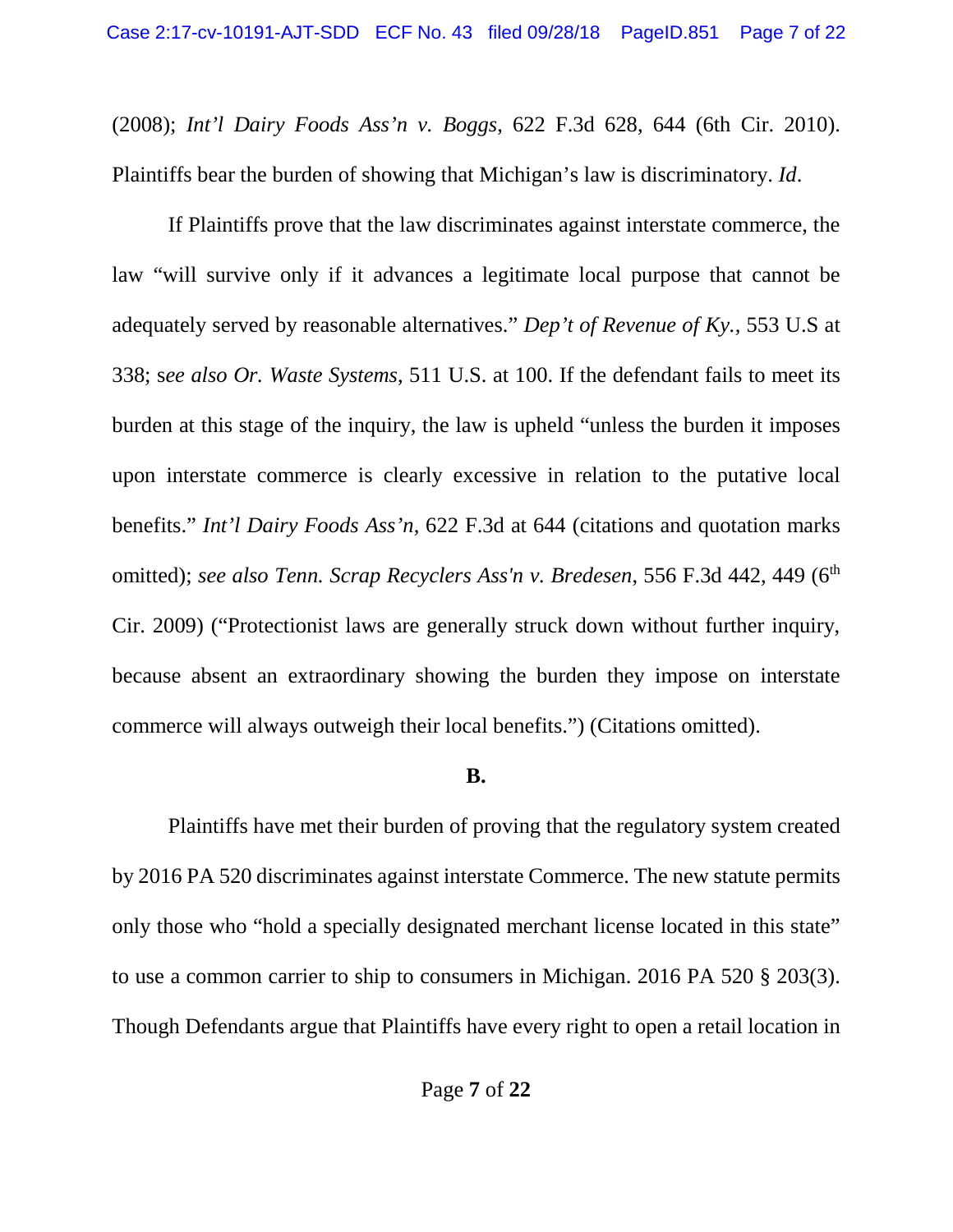Michigan and ship from that store while maintaining their Indiana residency, courts have "viewed with particular suspicion state statutes requiring business operations to be performed in the home State that could more efficiently be performed elsewhere." *Pike v. Bruce Church, Inc*., 397 U.S. 137, 145 (1970). In 2005, the Supreme Court ruled that Michigan and New York laws permitting direct shipment of wine from in-state wineries, but forbidding the same from out-of-state wineries, violated the Commerce Clause. *Granholm v. Heald*, 544 U.S. 460 (2005). Michigan and New York both argued in *Granholm* that excluding out-of-state wineries from selling directly to their consumers unless they had a physical presence in the state was nondiscriminatory because wineries need only open up an in-state storefront. The Court rejected the states' argument, referencing the "prohibitive" costs of establishing brick-and-mortar distribution centers in states that require retailers to do so. *Id*. at 475.

Defendants argue that a ruling for the Plaintiffs would allow Lebamoff to do what no Michigan retailer may do: ship wine to Michigan consumers that has not passed through the Michigan three-tier system. The dormant Commerce Clause is enforced against states, however, and the constitutionality of state action is of primary concern in this case. The governing question, therefore, is whether Michigan is permitted to enforce a statute that explicitly denies out-of-state retailers a privilege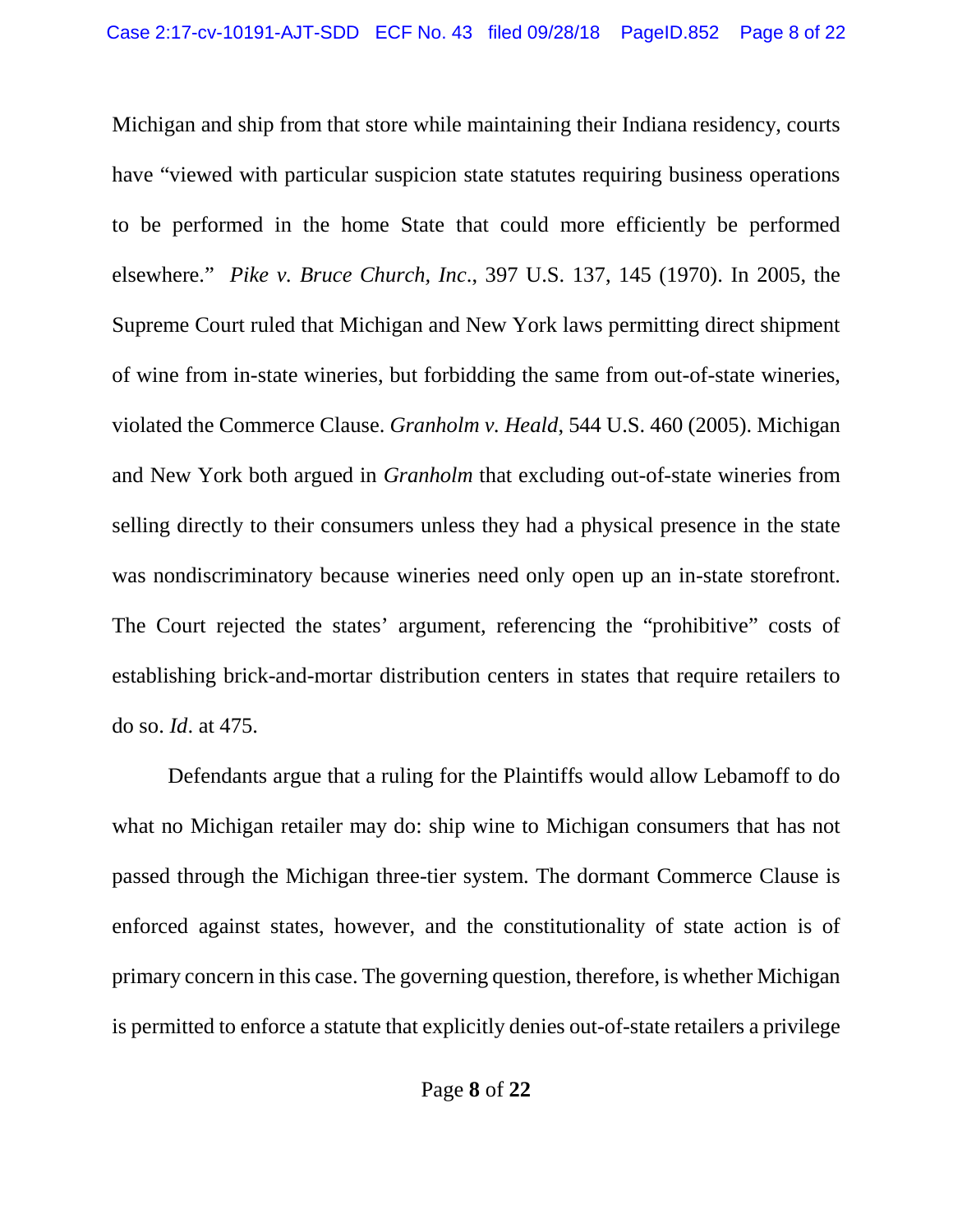available to their in-state competitors. The answer at this stage must be no, for "[s]tate laws that discriminate against interstate commerce face a 'virtually per se rule of invalidity." *Granholm*, 544 U.S. at 476 (quoting *Phila. v. New Jersey*, 437 U.S. 617, 624 (1978)).

Michigan departed from a hermetically-sealed three-tier system when it chose to permit its wine retailers to join the digital marketplace and engage in direct shipping to customers. The State created a market for Michigan consumers that implicated interstate commerce in a manner above-and-beyond that of a traditional three-tier system. These same laws then closed off this Michigan-sized portion of American interstate commerce to out-of-state competition. State laws that so favor in-state business presumptively violate the dormant Commerce Clause because they undermine "strong federal interests in preventing economic Balkanization." *Bacchus Imps. v. Dias*, 468 U.S. 263, 276 (1984) (finding that a tax exemption for an indigenously produced Hawaiian brandy, *Okolehao*, skewed competition within the liquor market and therefore was subject to the Commerce Clause).

## **C.**

Because this case concerns the regulation of alcohol, the Court must undertake an additional step in its analysis before determining whether Defendants meet their burden on the second prong of the Commerce Clause test. The Court must determine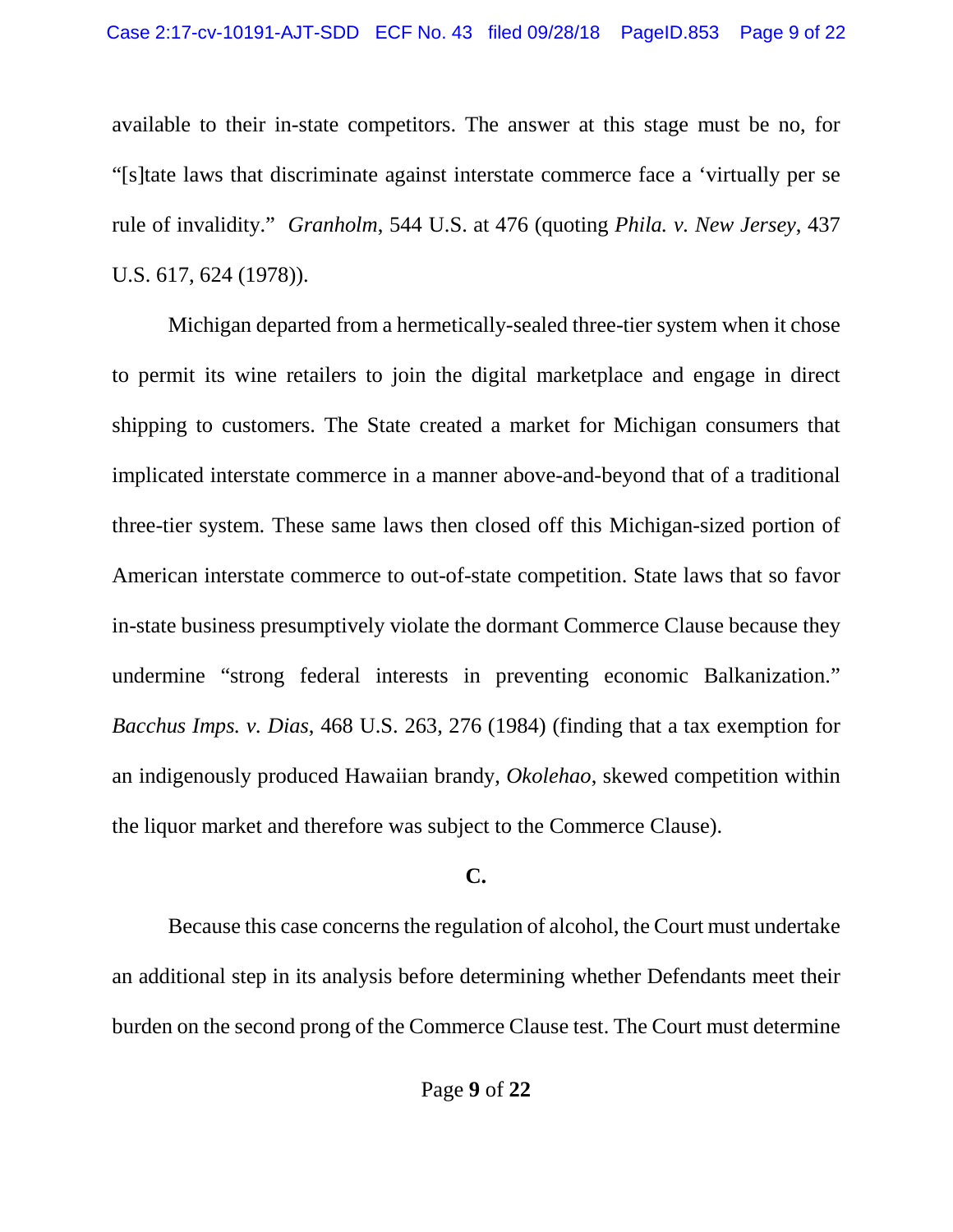"whether the interests implicated by a state regulation are so closely related to the powers reserved by the Twenty-first Amendment that the regulation may prevail, notwithstanding that its requirements directly conflict with express federal policies*." Bacchus Imports, Ltd. v. Dias*, 468 U.S. 263, 276 (1984). Section Two of the Twenty-first Amendment provides, "The transportation or importation into any State, Territory, or possession of the United States for delivery or use therein of intoxicating liquors, in violation of the laws thereof, is hereby prohibited." U.S. Const. amend. XXI, § 2.

Courts have interpreted the Amendment "to allow states to maintain an effective and uniform system for controlling liquor by regulating its transportation, importation, and use." *Granholm*, 544 U.S. at 484; s*ee also Brown-Forman Distillers Corp. v. N.Y. State Liquor Auth.*, 476 U.S. 573 (1986) ("[T]he Twentyfirst Amendment and the Commerce Clause 'each must be considered in light of the other and in the context of the issues and interests at stake in any concrete case." (quoting *Hostetter v. Idlewild Bon Voyage Liquor Corp.*, 377 U.S. 324, 332 (1964)). The *Granholm* Court rejected the two states' contention that Section Two of the Twenty-first Amendment immunized laws that discriminated against out-of-state wineries. "The Amendment did not give States the authority to pass non-uniform laws in order to discriminate against out-of-state goods." *Granholm,* 544 U.S. at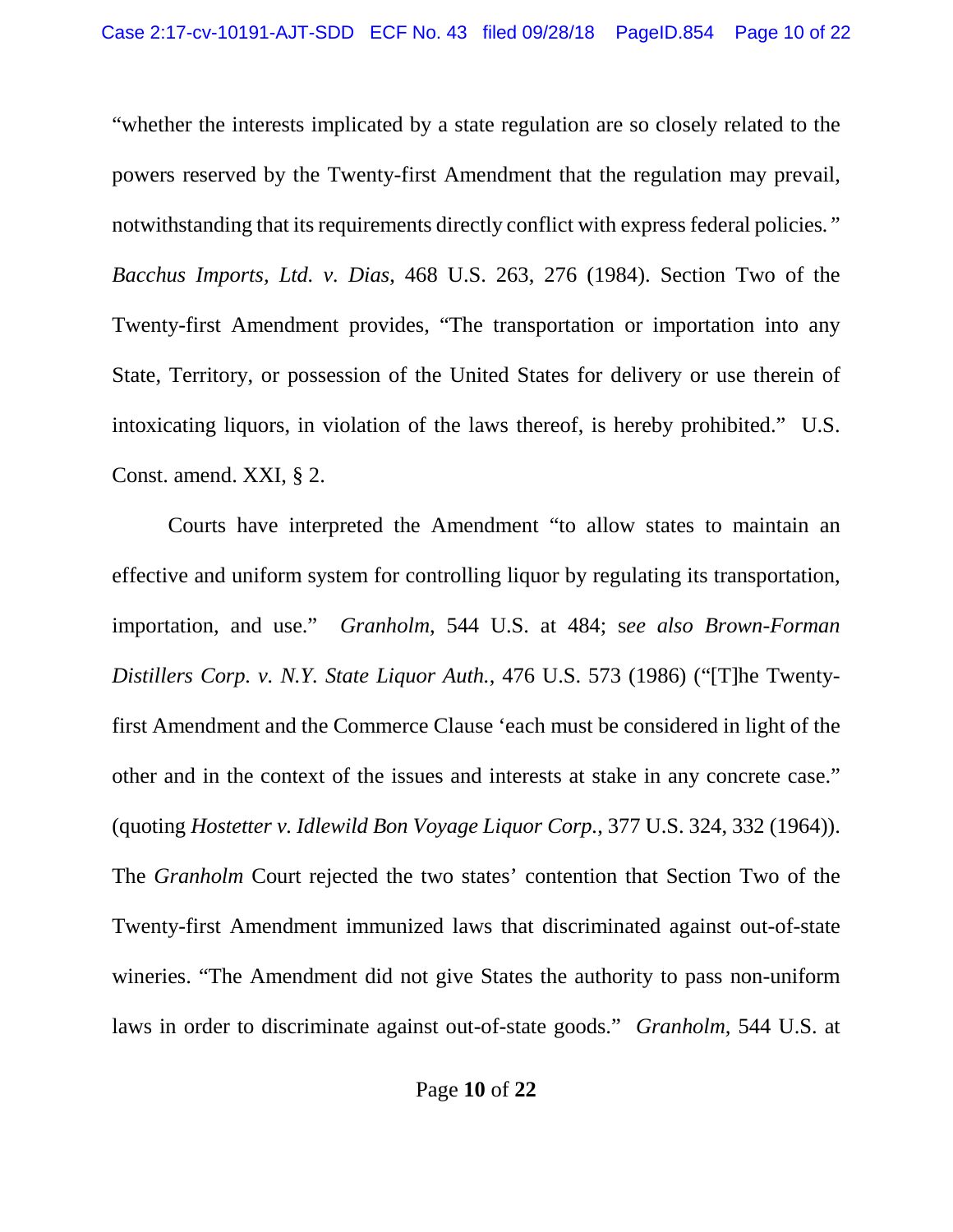484-85. The Court went on to reiterate its holdings in *Bacchus*, *Brown-Forman*, and *Healy* that "state regulation of alcohol is limited by the nondiscrimination principle of the Commerce Clause." *Id*. at 487.

The question here is whether discrimination against interstate commerce on the retail tier—as opposed to the producer tier at issue in *Granholm*—is forbidden by the Commerce Clause or sanctioned by the Twenty-first Amendment.

Courts have answered this question in different ways. In *Siesta Village Market, LLC v. Granholm*, 596 F.Supp.2d 1035 (E.D. Mich. 2008), this court declined to distinguish between retailers and producers when determining the constitutionality of a very similar Michigan statute, and ultimately enjoined the enforcement of Michigan laws that discriminated against out-of-state wine shippers. Following this decision, the Michigan legislature repealed the problematic provisions of the statute and the Court vacated the decision as moot.

By contrast, the Second Circuit declined to interpret *Granholm* as authorizing a Commerce Clause challenge to a New York state wine retail shipment law that privileged in-state retailers. *Arnold's Wines, Inc. v. Boyle*, 571 F.3d 185 (2nd Cir. 2009). The Eighth Circuit went further and held that residency requirements for wholesalers are permissible under the Commerce Clause. *S. Wine and Spirits of Am., Inc. v. Div. of Alcohol & Tobacco Control, 731 F.3d 799 (8<sup>th</sup> Cir. 2013). Implicit to*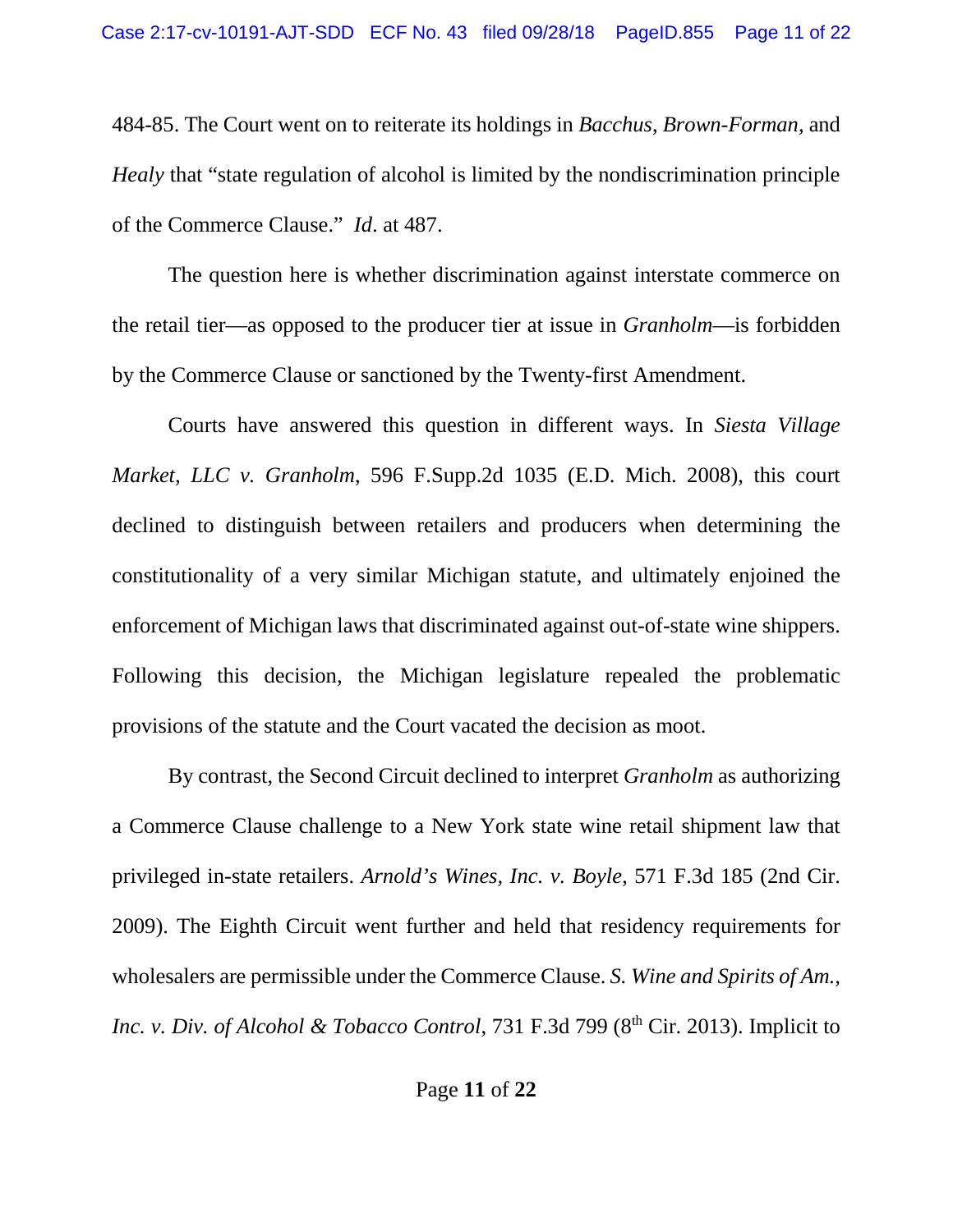both the Second and Eighth Circuit's decisions was their refusal to extend the logic of *Granholm* from the producer tier to the retailer tier.

This bright-line distinction between producer and retailer tiers is incompatible with Sixth Circuit precedent. In *Byrd*, the Sixth Circuit found that Tennessee residency requirements for the owners of retail businesses applying for alcoholic beverage licenses did in fact violate the Commerce Clause, and it embraced the Fifth Circuit's interpretation of *Granholm* as "reaffirming the applicability of the Commerce Clause to state alcohol regulations, but to a lesser extent when the regulations concern the retailer or wholesaler tier as distinguished from the producer tier, of the three-tier distribution system." *Byrd v. Tenn Wine and Spirits Retailers Ass'c*, 883 F.3d 608 (6th Cir. 2018), *cert. granted,* (U.S. Sep. 27, 2018) (No. 18-96), (quoting *Cooper v. Texas Alcoholic Beverage Comm'n*, 820 F.3d 730, 743 (5th Cir. 2016)).

The Sixth Circuit held that whether the Twenty-first Amendment saves a dormant commerce clause violation will depend on "whether the interests implicated by a state regulation are so closely related to the powers reserved by the Twentyfirst Amendment that the regulation may prevail, notwithstanding that its requirements directly conflict with express federal policies." *Id*. at 621-22. Put another way, "[d]istinctions between in-state and out-of-state retailers and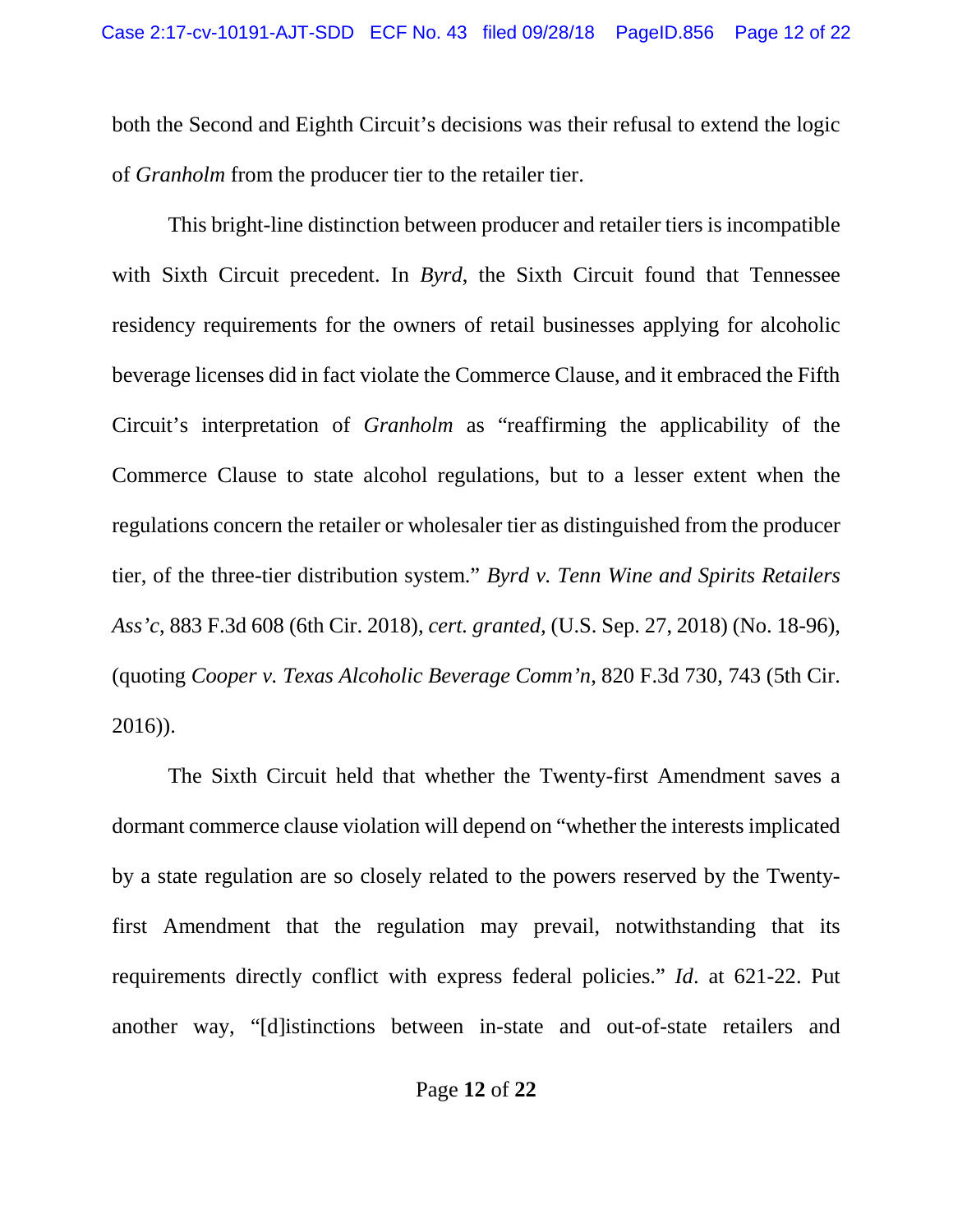wholesalers are permissible only if they are an inherent aspect of the three-tier system." *Id*. This is the test the Court applies to Michigan's retail wine shipment laws.

Michigan fails this test because it cannot demonstrate that permitting in-state retailers to ship directly to consumers while denying out-of-state retailers the right to do the same is inherent to its three-tier system. Michigan retains its Twenty-first Amendment powers to maintain a closed three tier system, just as it remained free after *Granholm* to prohibit wineries from shipping directly to consumers. But when it starts carving exceptions out of that system, it must do so without resorting to economic protectionism. The State's Twenty-first Amendment powers do not extend so far as to spare protectionist laws from the Commerce Clause. *See Granhom*, 544 U.S. at 487 (2005) (holding that "regulation of alcohol is limited by the nondiscrimination principle of the Commerce Clause."). A law favoring local businesses that strays too far from the protection of the Twenty-first Amendment must withstand a Commerce Clause challenge on its own merits.

### **D.**

Defendants therefore must defend their regulatory regime on the second prong of the dormant Commerce Clause analysis. A facially discriminatory law will only be upheld if it "advances a legitimate local purpose that cannot be adequately served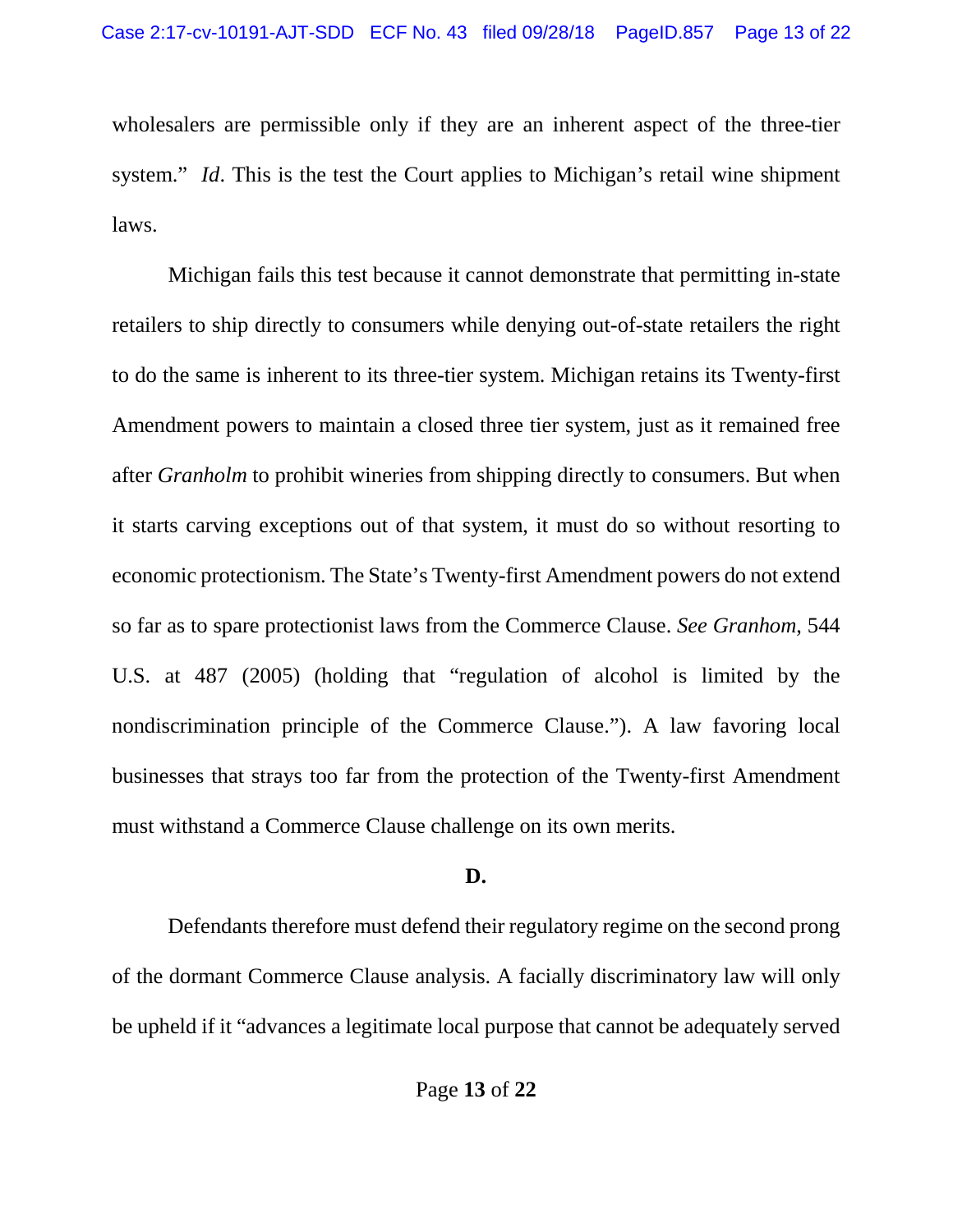by reasonable alternatives." *Dep't. of Revenue of Ky*., 553 U.S. at 328. Given that simply outlawing retail wine shipping without providing an exception for SDMs would likely accomplish the following four objectives, and that the State has operated a non-discriminatory retail regime in the past, Defendants seem foreclosed from meeting their burden.

Nevertheless, Defendants argue that four legitimate local purposes will save wine retailer-delivery discrimination from a Commerce Clause challenge. The Court considers each in turn.

## *1. Administrative Overburdening*

The State argues that Michigan cannot feasibly regulate a nationwide market of wine retailers. The MLCC opines that 338,000 retailers nationwide could be eligible for licenses and references the heavy burden that licensing and regulating out-of-state wine retailers will entail. (Defs.' Ex. B, at ¶ 13). Plaintiffs argue that only a tiny fraction of these retailers will in fact apply for a license, as was the case in New Hampshire, and that the costs of running a shipping business will prevent the market from becoming saturated with out-of-state retailers. (Pls.' Ex. 14 & 15). It is impossible to know just how many applicants an expanded SDM license eligibility would create, but the State has not demonstrated that no reasonable alternatives exist to prevent administrative overflow. The MLCC could for instance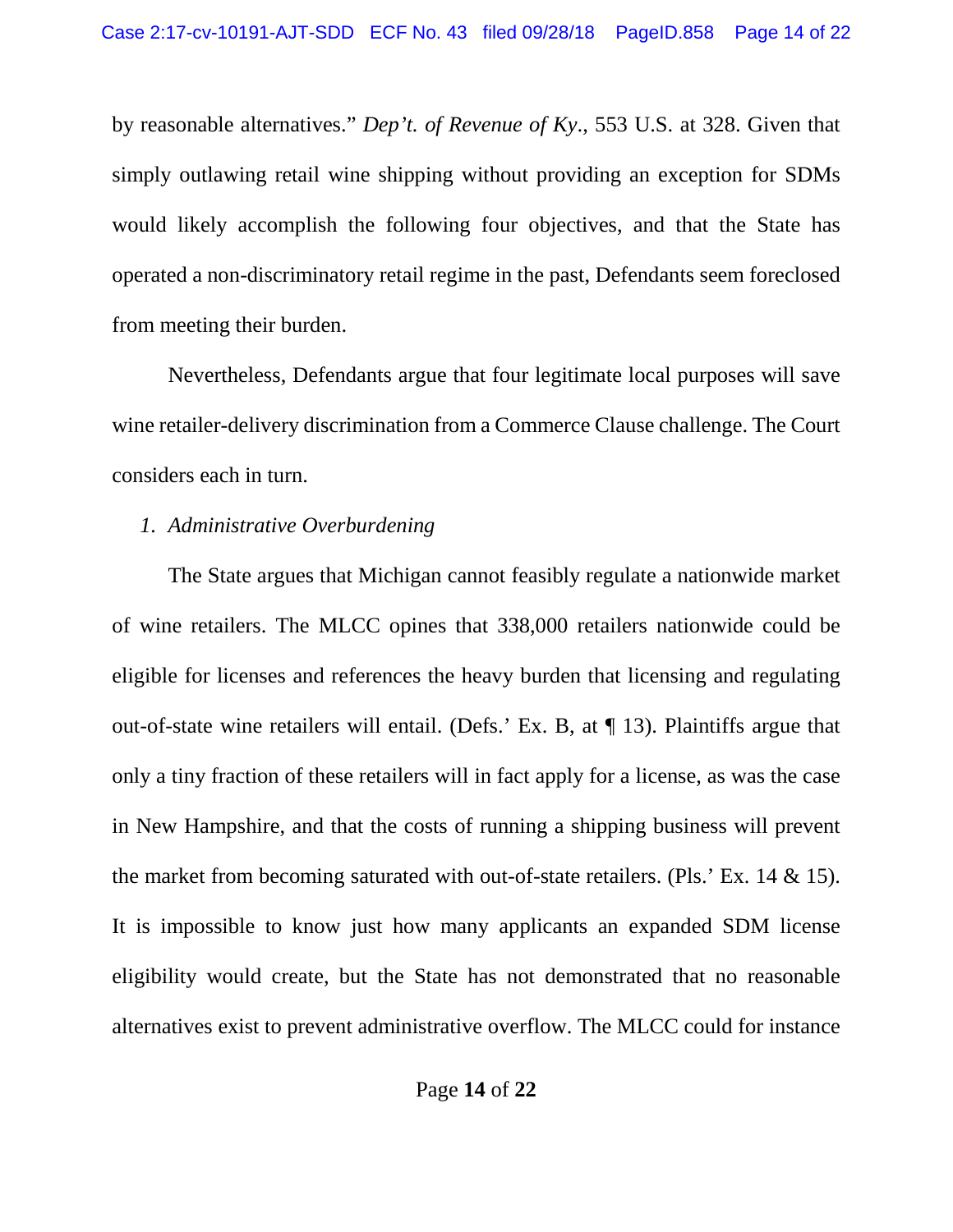tighten regulations with other non-discriminatory requirements or increase its application fees. The State cannot justify restricting market access to local businesses merely by pleading regulatory frugality and pointing out that Michigan has fewer potential licensees than the whole country.

#### *2. Youth Access*

The State argues that licensing out-of-state retailers to deliver wine would substantially increase the risk of minors obtaining alcohol. Defendants provide evidence that out-of-state direct shippers have sold more wine to minors during investigatory control sales. (Defs.' Ex. D at ¶ 18; Ex. C at ¶ 14). The *Granholm* Court already considered and rejected the justification of preventing youth access for winery direct shipments, finding that the states needed not only to show that a problem existed but also that alternative mechanisms could not solve that problem. *Granholm*, 544 U.S. at 489-91 (finding that online wine shipping is an unattractive means for minors to procure alcohol, and noting less restrictive alternatives to foreclosing youth access to wine).

Preventing underage wine sales fails as a justification because the point-ofenforcement is on the delivery end. Michigan law provides that wine must be shipped in a specially marked package, and that only someone at least 21 years of age can accept delivery. M.L.C. 436.1203(15). Third party shippers must be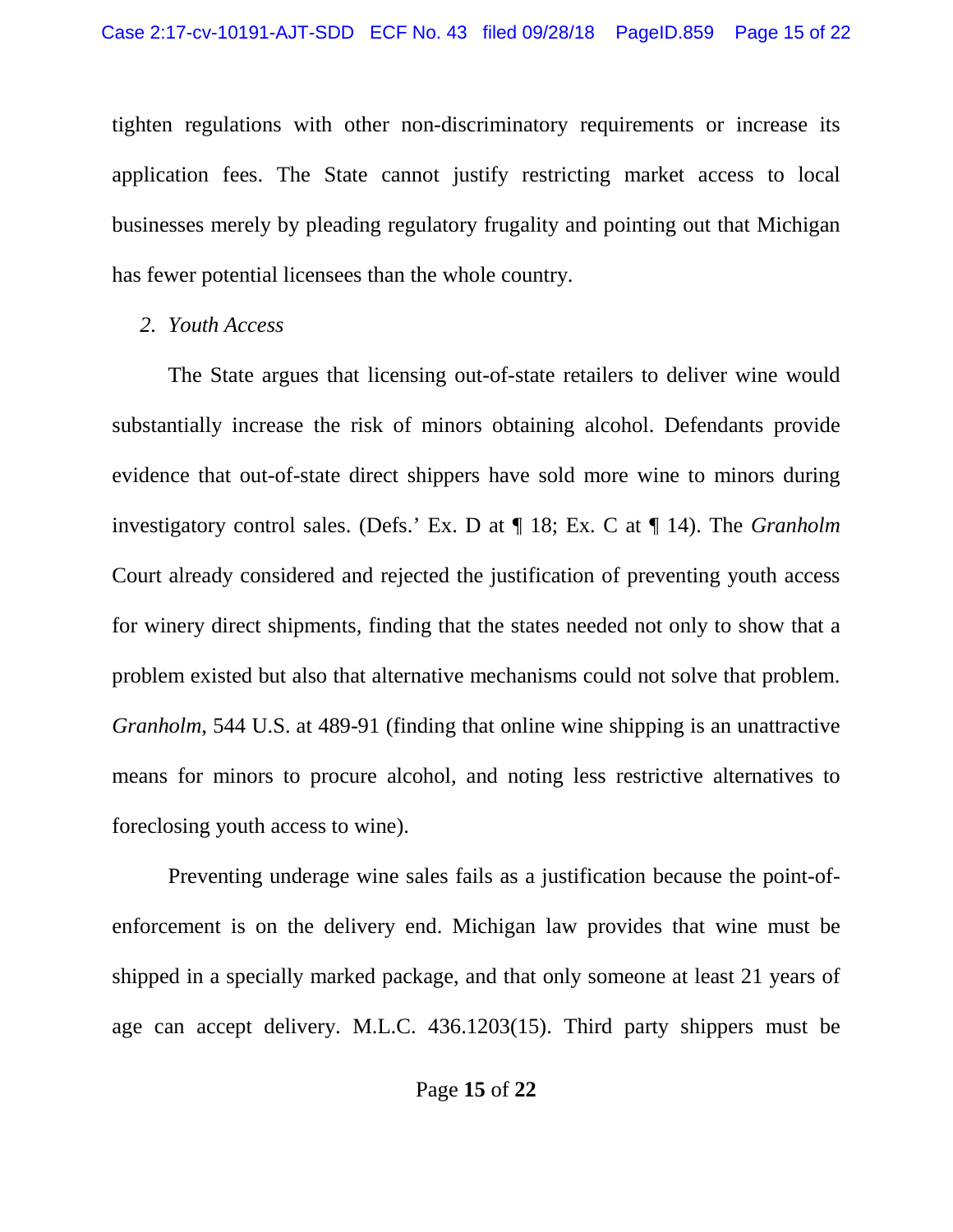approved by the MLCC and must keep records of their shipments for inspection. M.L.C. 436.1203(20)-(21). Michigan does not advance any theory on how its wine retailing websites better screen out minors than their out-of-state rivals, and in fact both websites would be equally accessible to Michigan officials seeking to investigate underage sales, as would both company's deliveries (presumably accomplished by the same common carrier). Further, as Plaintiffs argue, there are many forms of leverage the state can hold over out-of-state retailers short of the threat of property abatement. Bonds can be required from retailers where the MLCC sees fit, and, along with the SDM license itself, subject to forfeiture where necessary. The *Granholm* Court found that Michigan failed in 2005 to make the "clearest showing" that was necessary to justify discrimination. *Granholm*, 544 U.S. at 489- 91 (quoting *C&A Carbone, Inc*., 511 U.S. at 393). The state has not adequately demonstrated that replacing wineries with wine retailers has made a significant enough difference.

### *3. Tax Collection*

The State argues that collecting Michigan taxes from out-of-state retailers would be unworkable. Defendants base this conclusion off the MLCC's experience taxing out-of-state wineries. Direct shipper licensees pay the excise tax directly to the MLCC, but the Commission believes itself to be unable to collect the full taxes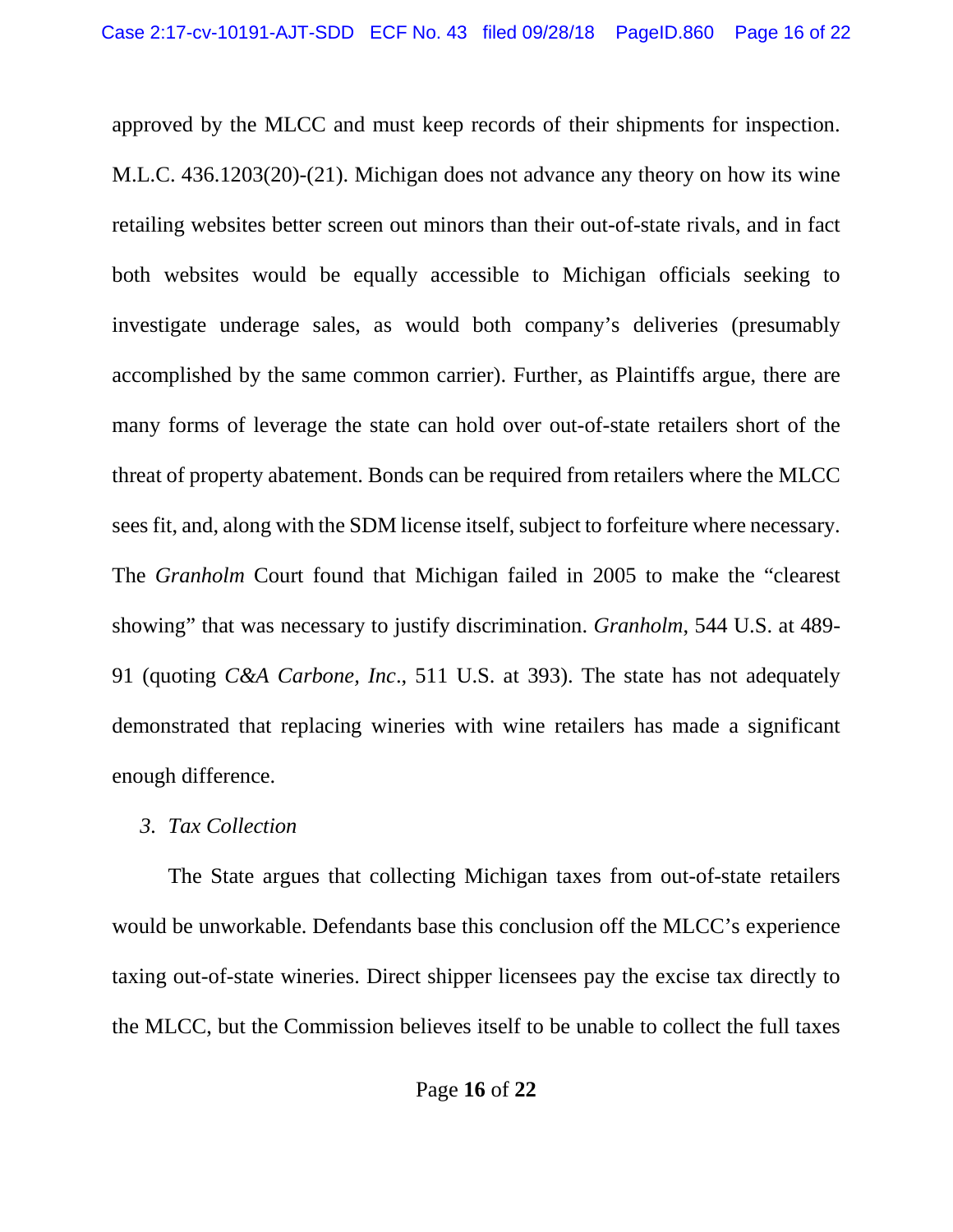owed on such transactions. (Defs.' Ex. E). Defendants advance evidence that out-ofstate wineries have disproportionately failed to timely file required tax documentation and have routinely underpaid taxes. *Id*. The fact that much of Michigan's evidence comes from winery direct shipping suggests that the State's problem lies with *Granholm* itself, a problem that this Court is not in a position to remedy.

Indeed, the Court in *Granholm* found that there were reasonable alternative methods available to collect taxes without burdening interstate commerce. Michigan can simply require retailers to post a bond for taxes, as it already does in certain circumstances, and condition continued licensing on proper payment of taxes. *Granholm*, 544 U.S. at 491 ("If licensing and self-reporting provide adequate safeguards for wine distribution through the three-tier system, there is no reason to believe that they will not suffice for direct shipments."); *see also* Mich. Comp. L. 436.1801 on current wine retailing bond requirements. Indeed, tax collection is substantially less of a justification now than it was in 2005, when the nexus requirements of *Quill Corp v. North Dakota*, 504 U.S. 298 (1992) were still in effect. *South Dakota v Wayfair*, 138 S. Ct. 280 (2018) overruled *Quill* and allowed states to collect taxes from out-of-state retailers delivering goods to their citizens "as if the seller had a physical presence in the states." *Id*. Michigan has every right to demand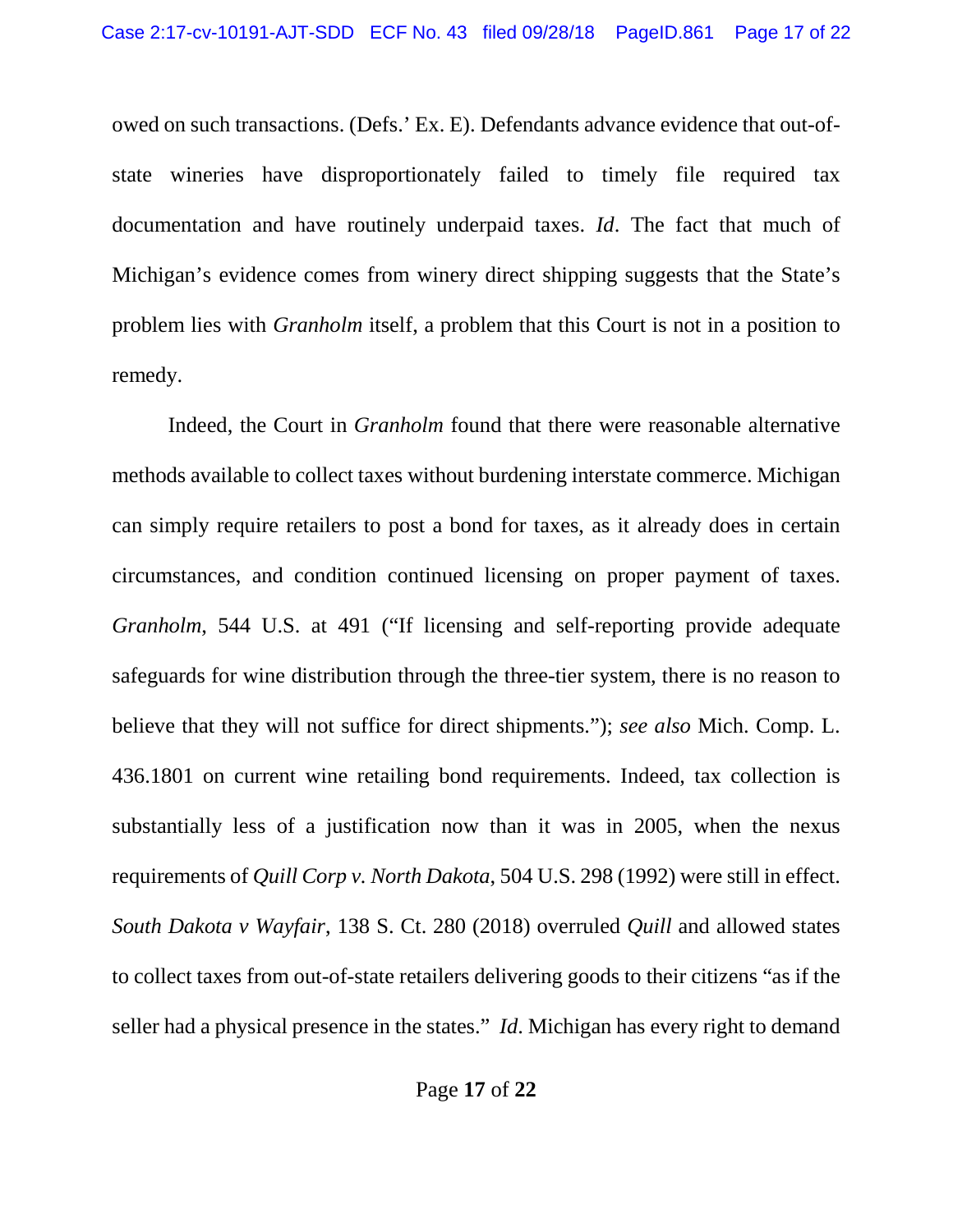out-of-state sellers collect taxes from its Michigan customers and remit those taxes to the state.

## *4. Product Safety*

Michigan argues that permitting out-of-state retailer delivery would defeat the MLCC's product safety function. The only U.S.-specific research the defendant cited for this argument was an article that concluded that fake alcohol is not a large problem in the U.S. precisely because of the efficacy of state and federal regulation. *See* Robert M. Tobiassen, *The Fake Alcohol Situation in the United States: The Impact of Culture, Market Economics, and the Current Regulatory System*, CENTER FOR ALCOHOL POLICY (2014) at https://www.centerforalcoholpolicy.org/wpcontent/uploads/2015/04/The\_Fake\_Alcohol\_Situation\_in\_the\_United-

States compressed.pdf (last visited Sep. 24, 2018). The one case of unsafe retailed wine reported by the article was that of certain wines containing diethylene glycol, that were recommended for recall by the Federal Bureau of Alcohol, Tobacco, Firearms and Explosives. *See Banfi Products Corp. v. United States*, 41 Fed. Cl. 581 (1998). While the success of regulation should never undermine the regulation that made it possible, Michigan has not demonstrated that the regulatory efforts of the Federal Government and other state governments is so deficient as to require Michigan to keep all retail shippers within its state lines. Defendants have not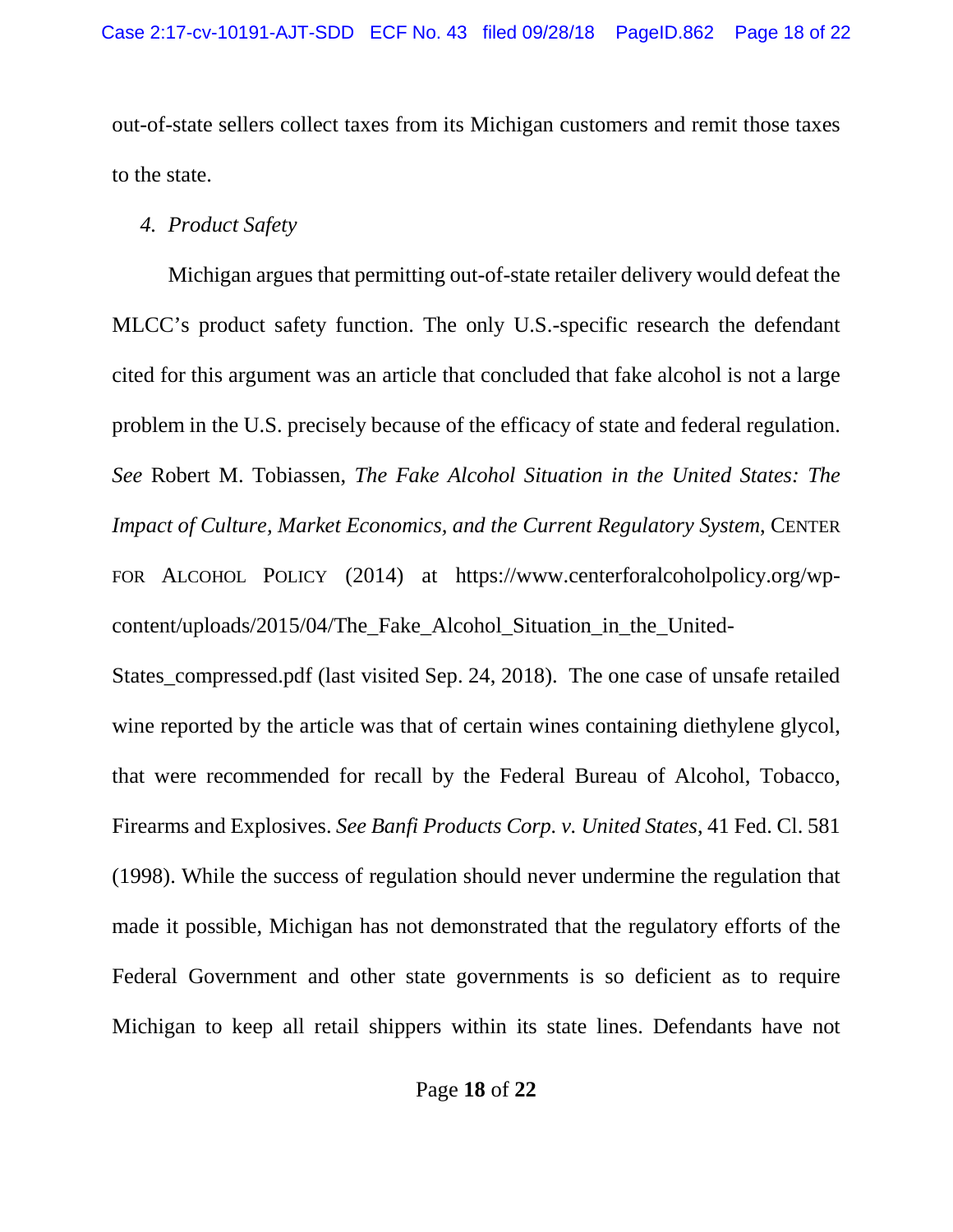demonstrated that they lack alternative mechanisms (such as collecting wine samples or barring the shipment of suspect wines) for achieving their goal of product safety. The product-safety justification thus lacks merit.

**E.**

Defendants have not proven that the discriminatory elements of 2016 PA 520 advance a legitimate local objective that can only be met through discriminating against out-of-state commerce. Michigan is therefore operating an unjustifiable protectionist regime in its consumer wine market, a privilege unsanctioned by the Twenty-first Amendment and forbidden by the dormant Commerce Clause.

# **REMEDY**

Plaintiffs urge the Court to remedy the unconstitutionality of 2016 PA 520 by extending the benefits of the bill to out-of-state retailers. The Sixth Circuit has held that district courts have broad discretion in fashioning the terms of injunctive relief, including in wine commerce clause cases.

> When a district court finds that a statute is constitutionally defective, the court may either declare [the statute] a nullity and order that its benefits not extend to the class that the legislature intended to benefit, or it may extend the coverage of the statute to include those who are aggrieved by the exclusion.

*Cherry Hill Vineyards, LLC v. Lilly*, 553 F.3d 423, 435 (2008) (citations omitted).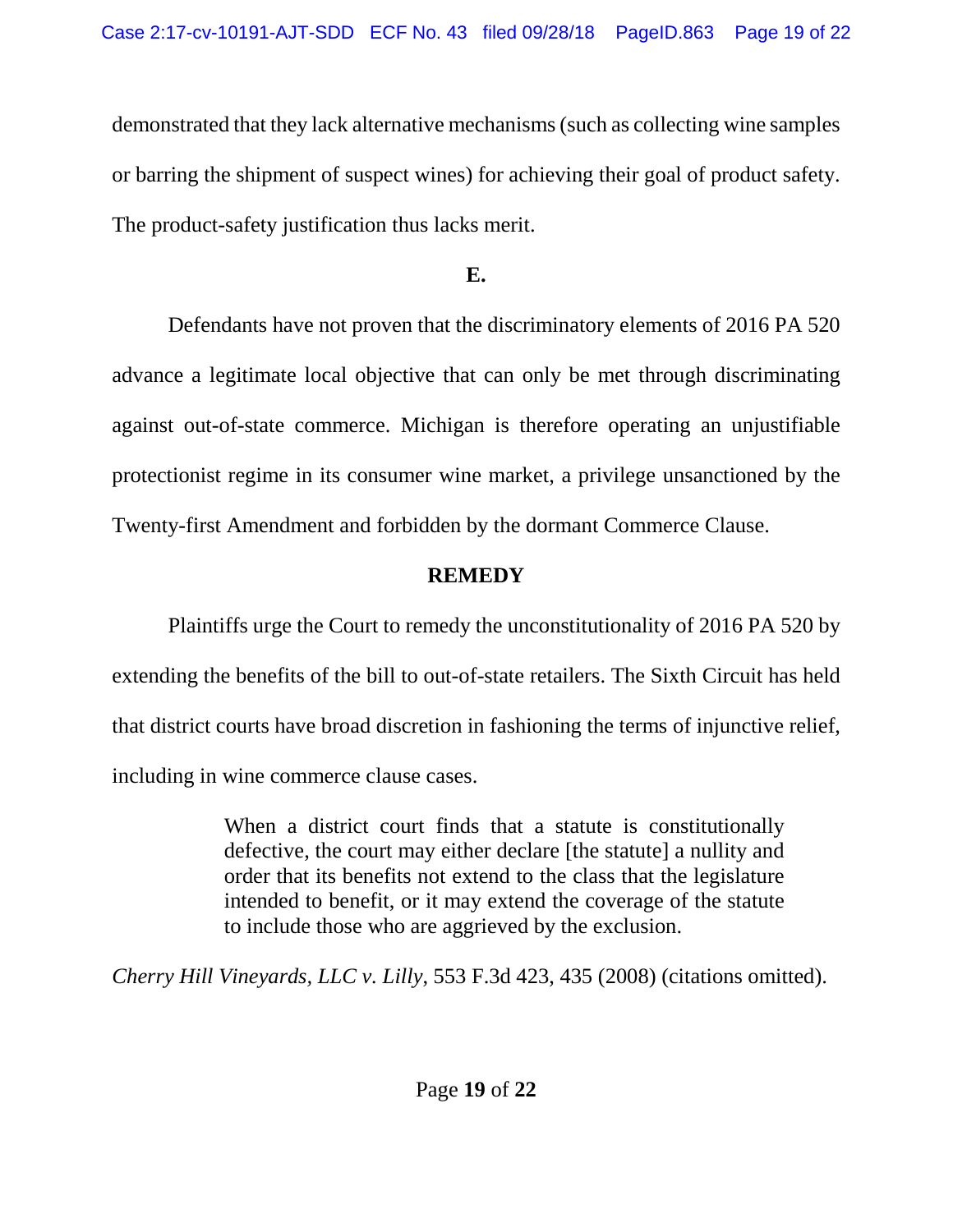Extension is generally preferred over nullification. *See Welsh v. United States*, 398 U.S. 333, 361 (1970) ("Where a statute is defective because of under-inclusion there exist two remedial alternatives: a court may either declare it a nullity and order that its benefits not extend to the class that the legislature intended to benefit, or it may extend the coverage of the statute to include those who are aggrieved by exclusion.") Therefore the Court chooses to extend the provisions to Plaintiffs.

#### **CONCLUSION**

With an aim to creating minimal interference in the complex and interdependent statutory infrastructure of Michigan alcohol, the Court holds that 2016 PA 520 is unconstitutional insofar as the Act, in conjunction with MLCC Section 436.1607 (restricting SDM licensees to Michigan entities) precludes out-ofstate sellers of wine from shipping to Michigan customers. The law as amended by the Act—which allows sellers of wine who hold a "specially designated merchant license located in this state…to use a common carrier to deliver wine to a consumer in this state…"—may remain unaltered insofar as it permits otherwise compliant out-of-state wine retailers to either apply for and receive SDM licenses or ship to Michigan customers with comparable out-of-state licenses. Finding the Commerce Clause sufficient grounds for relief, the Court declines to reach Plaintiffs' Privileges and Immunities claim.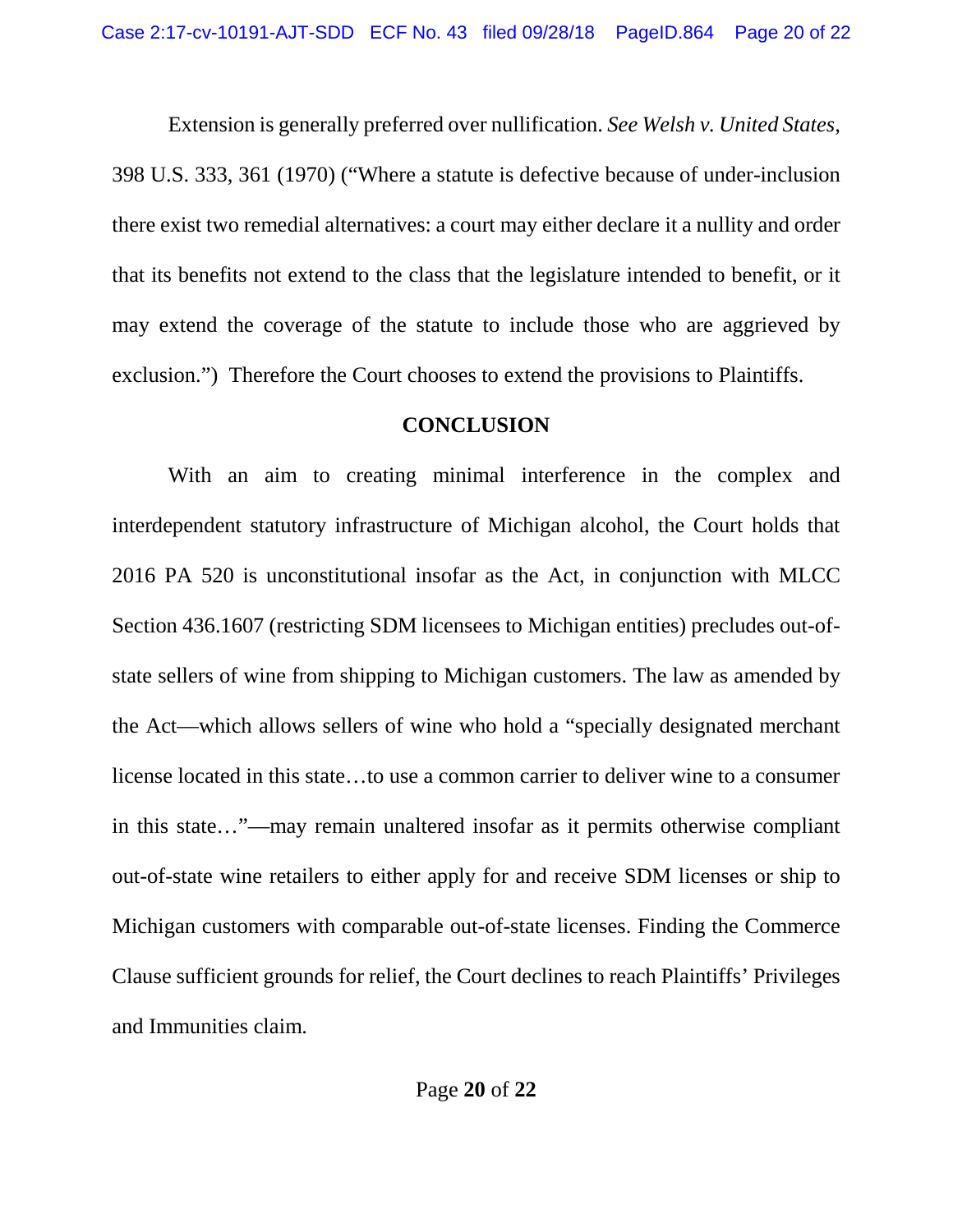The Court finds that there are no genuine issues of material fact which would preclude judgment as a matter of law in this case that 2016 Public Act 520—read in conjunction with MLCC Section 436.1607—violates the dormant Commerce Clause.

Consequently, Plaintiffs' Motion for Summary Judgment [31] **IS HEREBY GRANTED**.

**IT IS FURTHER ORDERED** that Defendants' and Intervenor's Motions for Summary Judgment [33, 34] are **DENIED**.

For the reasons stated herein, the Court **DECLARES** that Michigan's wine retail shipping laws are unconstitutional insofar as they forbid out-of-state retailers from shipping wine to Michigan customers.

Therefore,

**IT IS HEREBY ORDERED** that Defendants Michigan Governor Rick Snyder and Michigan Attorney General Bill Schuette, in their official capacities, and the State of Michigan **ARE PERMANENTLY RESTRAINED AND ENJOINED** from enforcing provisions of M.C.L. §§ 436.1607 and 436.1203 to preclude out-ofstate retailers of wine from shipping through interstate commerce to Michigan customers. This order shall not prevent the State of Michigan from collecting all